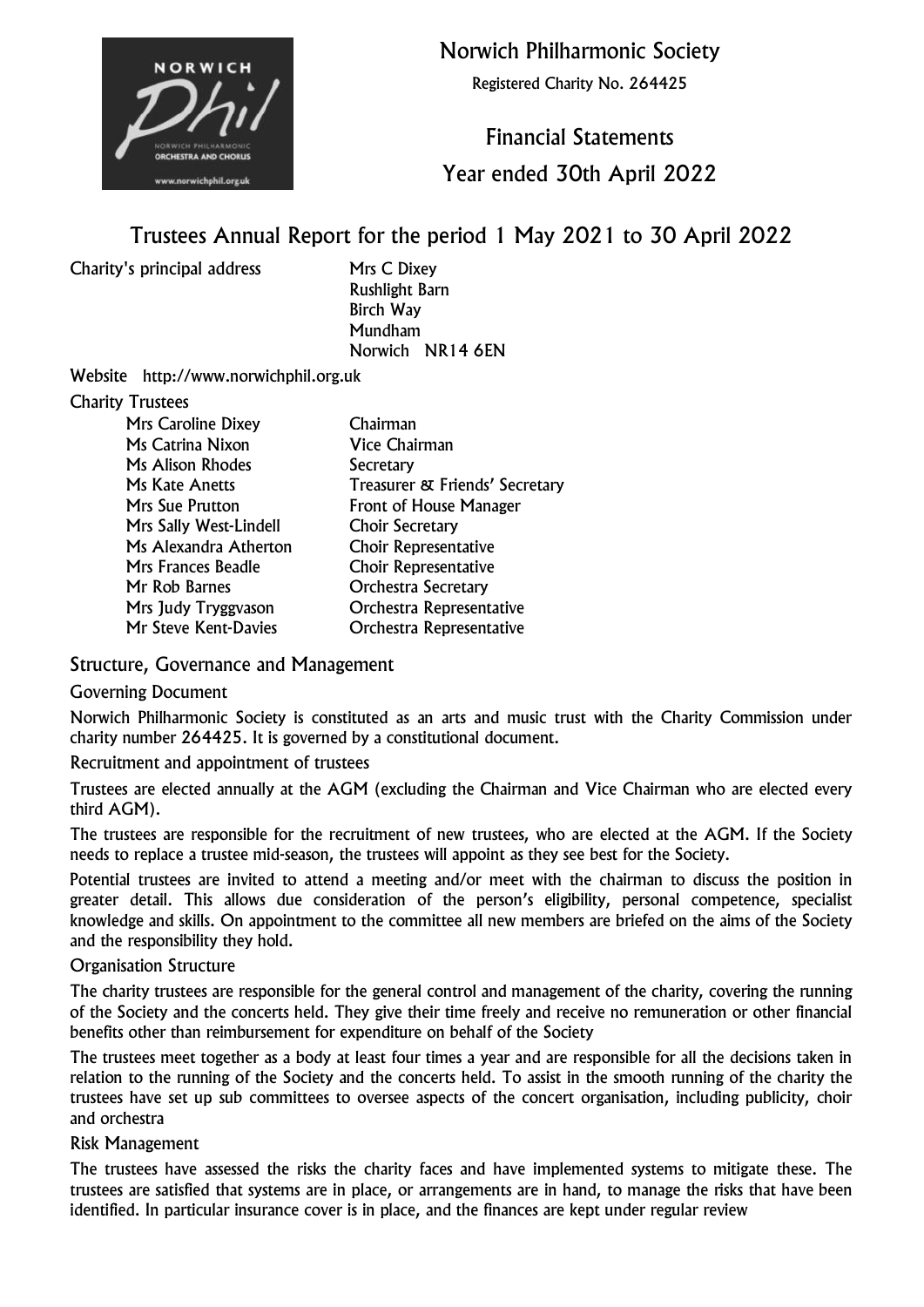# Objectives and Activities

The Society aims to educate the public in the arts and sciences, and in particular the art and science of music, by the presentation of concerts and other activities.

The Society holds five concerts each year, these are supplemented by the subscriptions of the Society's members together with fundraising events held during the year.

The trustees have given due regard to the Charity Commission's guidance on public benefit and have complied with their duties as detailed in the Charities Act 2011 with regard to public benefit. Careful consideration has been given to the accessibility of the Society to as wide a community as possible. Reduced membership rates are offered to student members of the Choir and Orchestra and reduced price admission to all concerts is offered to students.

#### Financial Review

We budgeted to make a one-off loss to allow for fewer, socially distanced ticket sales and for the choir and orchestra to perform separately in line with the Covid restrictions, offering two extra orchestral concerts and using a small professional band to accompany the choir in March. The loss was further increased by the lastminute cancellation of the Christmas concert and by lower than expected attendance at the first two concerts of the season and the season resulted in a deficit of £17,064.

Capital purchases of £4,620 were made, covering acoustic screens and staging,. There were no payments to Trustees during the year. Net receipts for the year are a one-off deficit of £17,064.

#### Reserves Policy

The committee has agreed that the Society should work to a break-even budget each year, once the concert financial performance and other sources of income have been taken into account.

The Society aims to maintain unrestricted net current assets of around 100% of the concert season expenditure, (currently £50,000 - £60,000) to cover any significant fall in income and as a contingency against unexpected events and any shortfall in cash flow.

Restricted fund reserves are maintained in accordance with the benefactors' wishes.

Any remaining net current assets are treated as designated funds, set by the committee for development, education and training and for capital projects.

Development, education and training covers special performances, development and sustainability, commissioning a choral work and encouraging a younger membership.

Capital projects covers the purchase and replacement of instruments and equipment, also renewals and repairs.

Norwich Philharmonic Society holds an adequate level of unrestricted net current assets as reserves (£62,883). Total net assets (£106,272) include investment assets held in relatively low yield, low risk investments. This policy is subject to periodic review by the committee.

#### Bankers

| <b>HSBC</b>      | <b>Bank of Scotland</b> | Lloyds Bank |
|------------------|-------------------------|-------------|
| 18 London Street | PO Box 1000             | PO Box 1000 |
| Norwich, NR2 1LG | BX2 1LB                 | Andover     |

Independent Examiner Crispin de Boos The White House, Sandford Lane, Eccles, Norwich NR16 2PB

**Declaration** 

The trustees declare that they have approved the Trustees' Report above. Signed on behalf of the charity's trustees

Caroline Dixer

L C Dixey (Chair) date 20 June 2022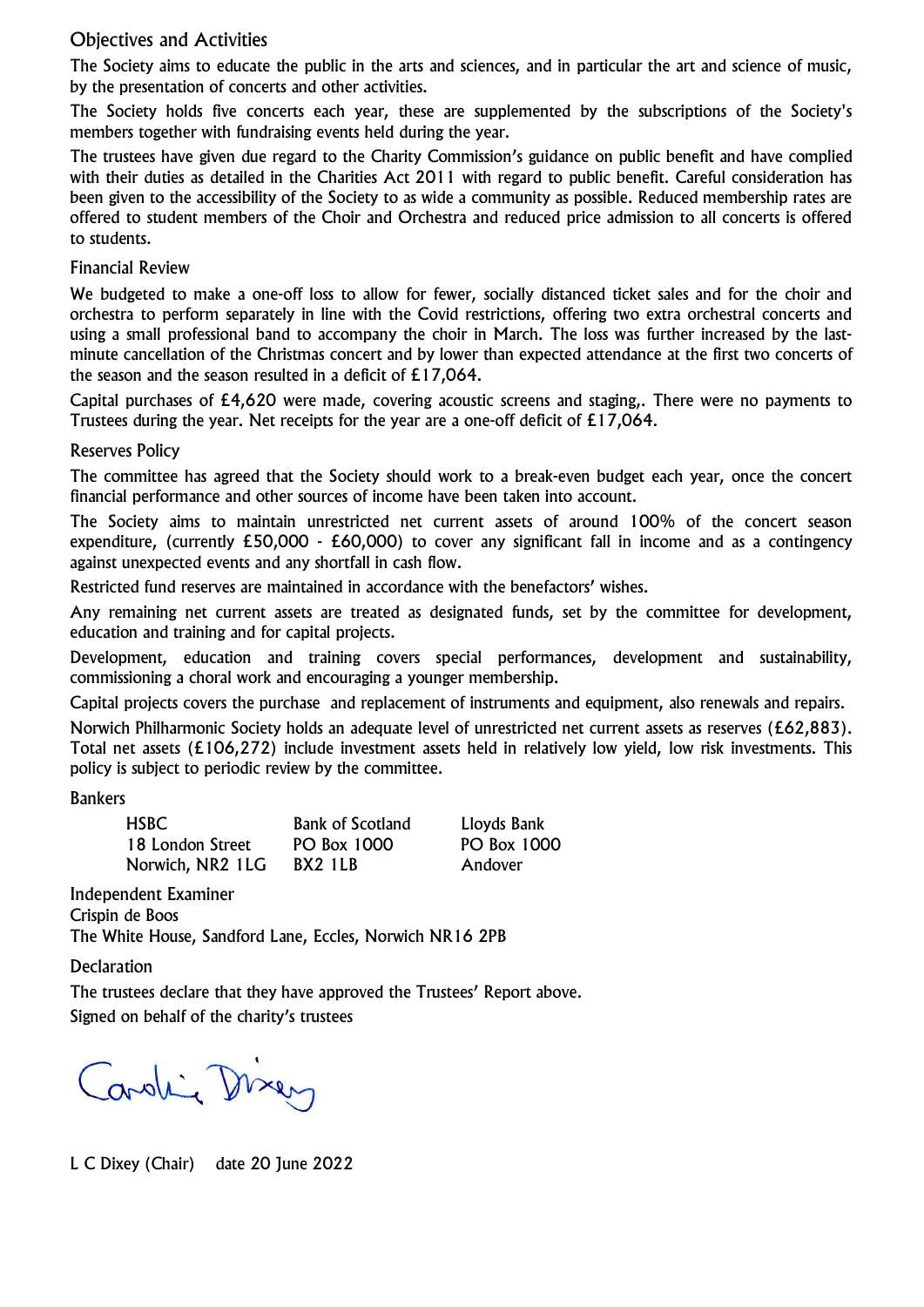#### Norwich Philharmonic Society Year ended 30 April 2022 RECEIPTS AND PAYMENTS FOR THE YEAR ENDED 30 APRIL 2022

| Receipts                                                              |                                                    |                          | 2021/22                 |                                           | 2020/21          |
|-----------------------------------------------------------------------|----------------------------------------------------|--------------------------|-------------------------|-------------------------------------------|------------------|
|                                                                       | Subscriptions                                      | unrestricted £<br>14,530 | restricted £            | total £<br>14,530                         | £<br>11,988      |
|                                                                       | Prior year receipts                                |                          |                         |                                           | 238              |
|                                                                       | Mahler 3 this year                                 |                          |                         |                                           | 1,221            |
|                                                                       | Concert income<br>Fundraising                      | 21,811<br>1,656          |                         | 21,811<br>1,656                           | 1,071            |
|                                                                       | Donations & Legacies                               | 531                      |                         | 531                                       | 260              |
|                                                                       | Gift Aid                                           | 6,870                    |                         | 6,870                                     | 4,293            |
|                                                                       | General                                            |                          |                         |                                           | 15               |
|                                                                       | Interest                                           | 35                       |                         | 35                                        | 135              |
|                                                                       | Choir training<br>Income from investments          | 1,362                    | 2,000                   | 2,000<br>1,362                            | 2,000<br>1,210   |
|                                                                       | Total receipts                                     | 46,847                   | 2,000                   | 48,847                                    | 22,431           |
|                                                                       |                                                    |                          |                         |                                           |                  |
| Payments                                                              |                                                    | unrestricted £           | 2021/22<br>restricted £ | total £                                   | 2020/21<br>£     |
|                                                                       | Membership administration                          | 163                      |                         | 163                                       | 154              |
|                                                                       | Fundraising                                        | 73                       |                         | 73                                        | 550              |
|                                                                       | Concerts                                           | 58,822                   |                         | 58,822                                    | 12,780           |
|                                                                       | General administration<br>Insurance, subs, audit   | 216<br>630               |                         | 216<br>630                                | 303<br>457       |
|                                                                       | Deposits prepayments                               | 184                      |                         | 184                                       |                  |
|                                                                       | Mahler <sub>3</sub> this year                      |                          |                         |                                           | 960              |
|                                                                       | Capital purchases<br>Investment purchases          | 4,620                    |                         | 4,620                                     |                  |
|                                                                       | Choir training                                     |                          |                         |                                           | 1,555            |
|                                                                       | Orchestra training                                 | 1,203                    |                         | 1,203                                     | 1,350            |
|                                                                       | Prior year                                         |                          |                         |                                           | 2,498            |
|                                                                       | Total payments                                     | 65,911                   |                         | 65,911                                    | 20,608           |
| Net Receipts                                                          |                                                    | (19,064)                 | 2,000                   | (17,064)                                  | 1,823            |
| Cash funds brought forward<br>Transfer of restricted/designated funds |                                                    | 81,887                   | 1,153                   | 83,040<br>0                               | 81,217           |
| Cash funds carried forward                                            |                                                    | 62,823                   | 3,153                   | 65,976                                    | 0<br>83,040      |
|                                                                       | ASSETS AND LIABILITIES AS AT 30 April 2022         |                          |                         |                                           |                  |
|                                                                       |                                                    |                          | 2021/22                 |                                           | 2020/21          |
|                                                                       |                                                    | unrestricted £           | restricted £            | total £                                   | £                |
|                                                                       | COIF deposit account                               | 10,189                   |                         | 10,189                                    | 10,181           |
|                                                                       | Virgin Money deposit                               | 20,409                   |                         | 20,409                                    | 20,382           |
|                                                                       | Cash at bank                                       | 32,225                   | 3,153                   | 35,378                                    | 52,477           |
|                                                                       | Current assets                                     | 62,823                   | 3,153                   | 65,976                                    | 83,040           |
|                                                                       | (1)<br>Debtors                                     | 2,000                    |                         | 2,000                                     | 5,000            |
|                                                                       | Liabilities - accrued<br>(2)<br>Net current assets | (1,940)<br>62,883        | 3,153                   | (1,940)                                   |                  |
|                                                                       |                                                    |                          |                         | 66,036                                    | 88,040           |
|                                                                       | Investments at cost<br>Fixed assets (see below)    | 33,854<br>6,382          |                         | 33,854<br>6,382                           | 33,854<br>3,889  |
|                                                                       | Total net assets                                   | 103,119                  | 3,153                   | 106,272                                   | 125,783          |
|                                                                       |                                                    |                          |                         |                                           |                  |
| FIXED ASSETS                                                          | net book value<br>at $1/5/21$                      |                          | at 25%                  | Depreciation net book value at<br>30/4/22 |                  |
|                                                                       | £                                                  | Additions<br>£           | £                       | £                                         |                  |
| Timpani, trailer, equipment                                           | 398                                                |                          | 100                     | 299                                       |                  |
| Instruments, folders                                                  | 368                                                |                          | 92                      | 276                                       |                  |
| celeste, glockenspiel, cases                                          | 2,966                                              |                          | 742                     | 2,225                                     |                  |
| staging & acoustic screens                                            |                                                    | 4,620                    | 1,155                   | 3,465                                     |                  |
| music stands                                                          | 131                                                |                          | 33                      | 98                                        |                  |
| drum cases, engraving                                                 | 26                                                 |                          | 7                       | 20                                        |                  |
|                                                                       | 3,889                                              | 4,620                    | 2,127                   | 6,382                                     |                  |
| <b>NOTES</b>                                                          |                                                    |                          |                         | 2021/22                                   |                  |
| (1) Debtors                                                           | Gift Aid                                           |                          |                         | 2,000                                     | 2020/21<br>5,000 |
|                                                                       |                                                    |                          |                         | 2,000                                     | 5,000            |
| (2) Liabilities                                                       |                                                    |                          |                         |                                           |                  |
|                                                                       | music hire                                         |                          | 800                     |                                           |                  |
|                                                                       | <b>PRS</b>                                         |                          | 630                     |                                           |                  |
|                                                                       | 100 club                                           |                          | 510                     |                                           |                  |
|                                                                       |                                                    |                          |                         | 1,940                                     |                  |
|                                                                       | Carolin Dixen                                      |                          |                         | KateAnetts                                |                  |
|                                                                       |                                                    |                          |                         |                                           |                  |

L C Dixey (Chair) **K B Anetts** (Treasurer)